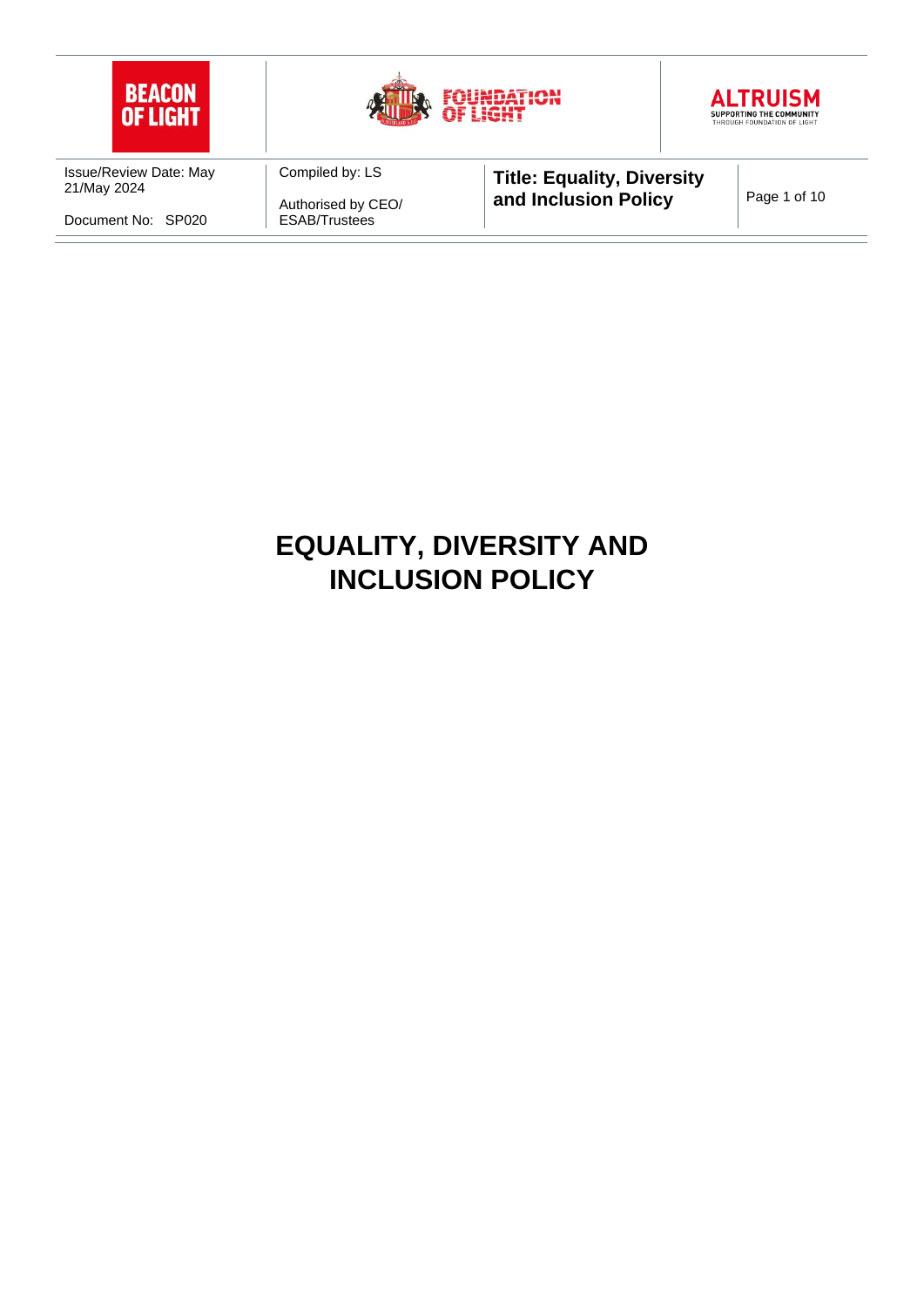

### **Contents**

- 1. Introduction
- 2. Purpose
- 3. Scope
- 4. Policy Details
- 5. Responsibilities
- 6. Equality, Diversity and Inclusion Statement
- 7. Related Documents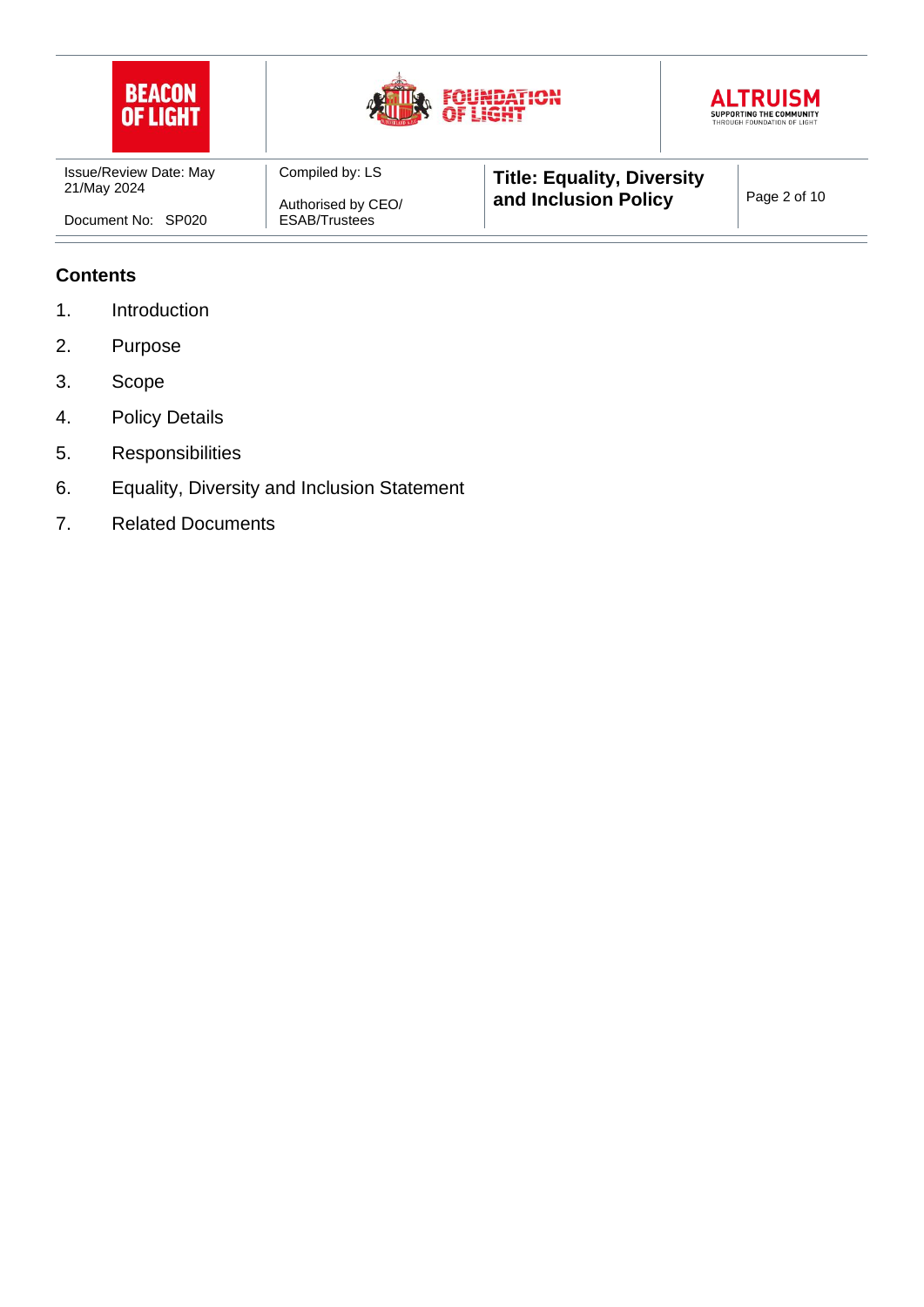

*All changes to this document need to be submitted to June Hood for CEO/Trustee approval before they are valid.* 

| <b>Version</b> | Description of change (if any) | <b>Authorised</b> |
|----------------|--------------------------------|-------------------|
| <b>Date</b>    |                                |                   |
| Sept 19        | Documentation System overhaul  | No                |
| May 21         | Updates to policy              | Yes               |
|                |                                |                   |
|                |                                |                   |
|                |                                |                   |
|                |                                |                   |
|                |                                |                   |
|                |                                |                   |
|                |                                |                   |
|                |                                |                   |
|                |                                |                   |
|                |                                |                   |
|                |                                |                   |
|                |                                |                   |
|                |                                |                   |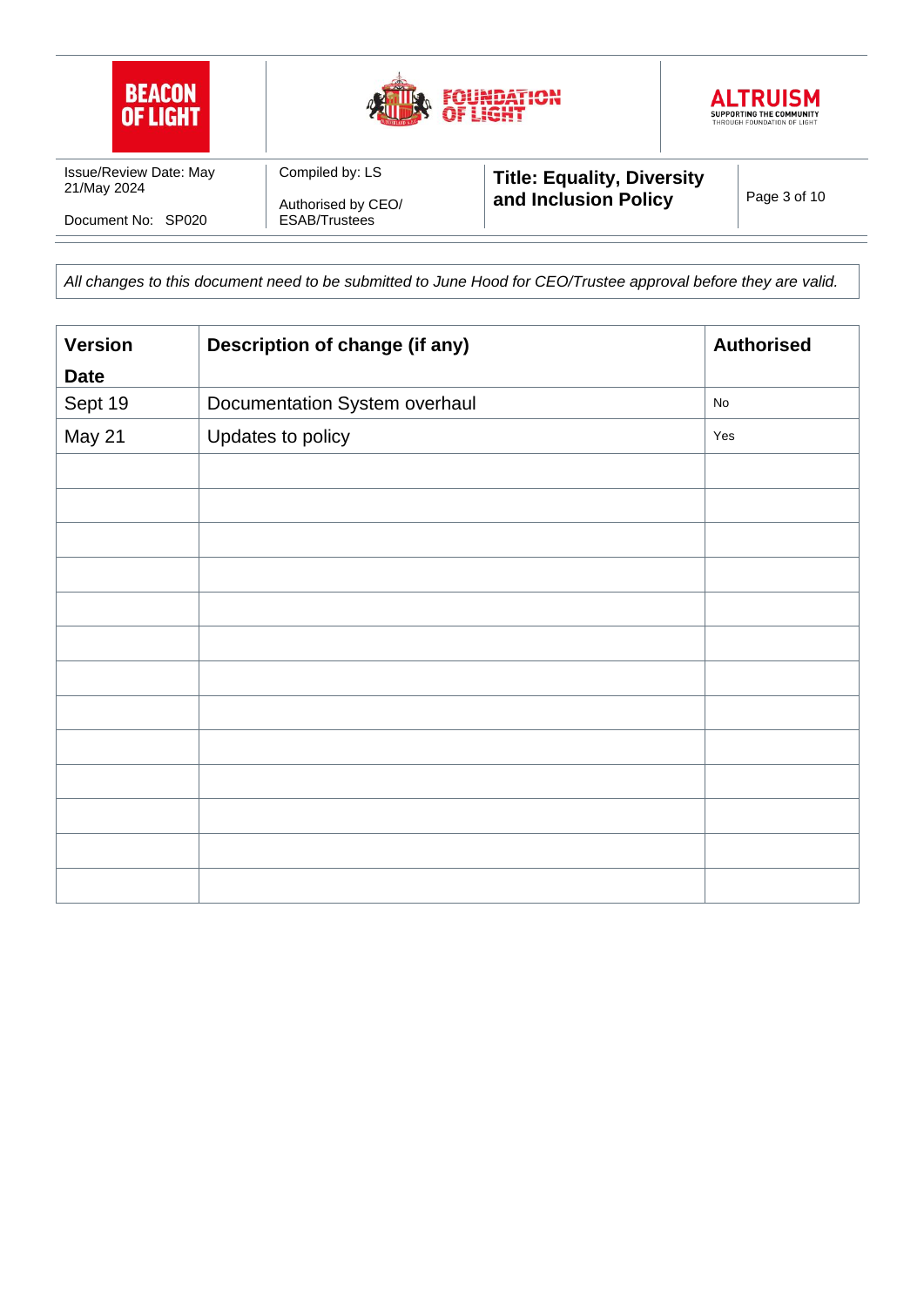

## **1.0 INTRODUCTION**

This policy covers all individuals working at all levels and grades, including senior managers, officers, directors, employees, consultants, contractors, trainees, homeworkers, part-time and fixed-term employees, volunteers, interns, casual workers and agency staff (collectively referred to as **staff** in this policy).

#### **2.0 PURPOSE**

The Foundation wholeheartedly supports the principle of equality of opportunity in employment and throughout all of its projects and programmes.

#### **3.0 SCOPE**

All staff have a duty to act in accordance with this policy and treat colleagues, visitors and participants with dignity at all times, and not to discriminate against or harass other members of staff, visitors or participants regardless of their status.

## **4.0 POLICY DETAILS**

We are unreservedly opposed to any form of discrimination being applied against staff members of the Foundation, or anyone who uses our services on the grounds of the following **protected characteristics**:

- Race, colour, nationality, ethnic or national origin
- Religion or belief
- Transgender reassignment
- Sex
- Sexual orientation
- Marital/civil partner status
- **Disability**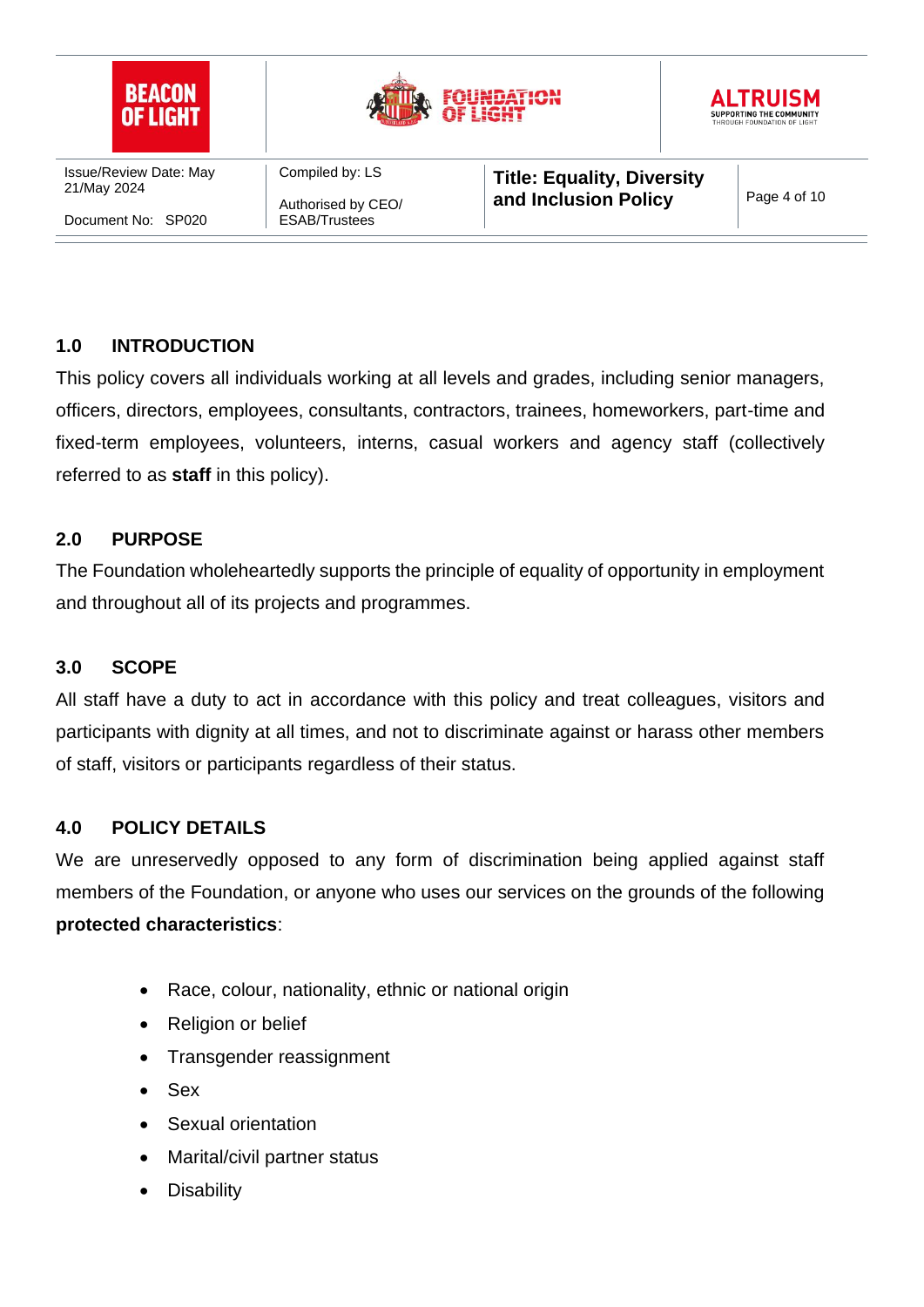

- Age
- Pregnancy / maternity

**The principles of non-discrimination and equality of opportunity also apply to the way in which staff treat visitors, clients, customers, suppliers and former staff members.**

**This policy applies to all aspects of our relationship with staff and to relations between staff members at all levels. This includes job advertisements, recruitment and selection, training and development, opportunities for promotion, conditions of service, pay and benefits, conduct at work, disciplinary and grievance procedures, and termination of employment.**

We will take every possible step to ensure that staff members are treated fairly and that decisions on all aspects of employment (including recruitment, selection, training, promotion, career management, retirement and so on) and participation on any of our projects and programmes are based solely on an individual's skills, qualities and needs.

Every staff member has the right to be treated with dignity and respect. Appropriate disciplinary action, which may include dismissal, will be taken against any staff member, of whatever seniority, who contravenes this policy. The Foundation will not tolerate retaliation against or victimisation of any staff member involved in the bringing of a complaint of harassment under the Foundation's procedure. Such retaliation or victimisation will itself constitute a disciplinary offence, which may in appropriate circumstances lead to dismissal.

#### Definitions:

**Equality and diversity** is about creating environments which encourage individuals to achieve their full potential and about challenging myths and stereotypes. It is not about treating everyone the same. It is about treating everyone according to their own individual needs and is essential to good working practice.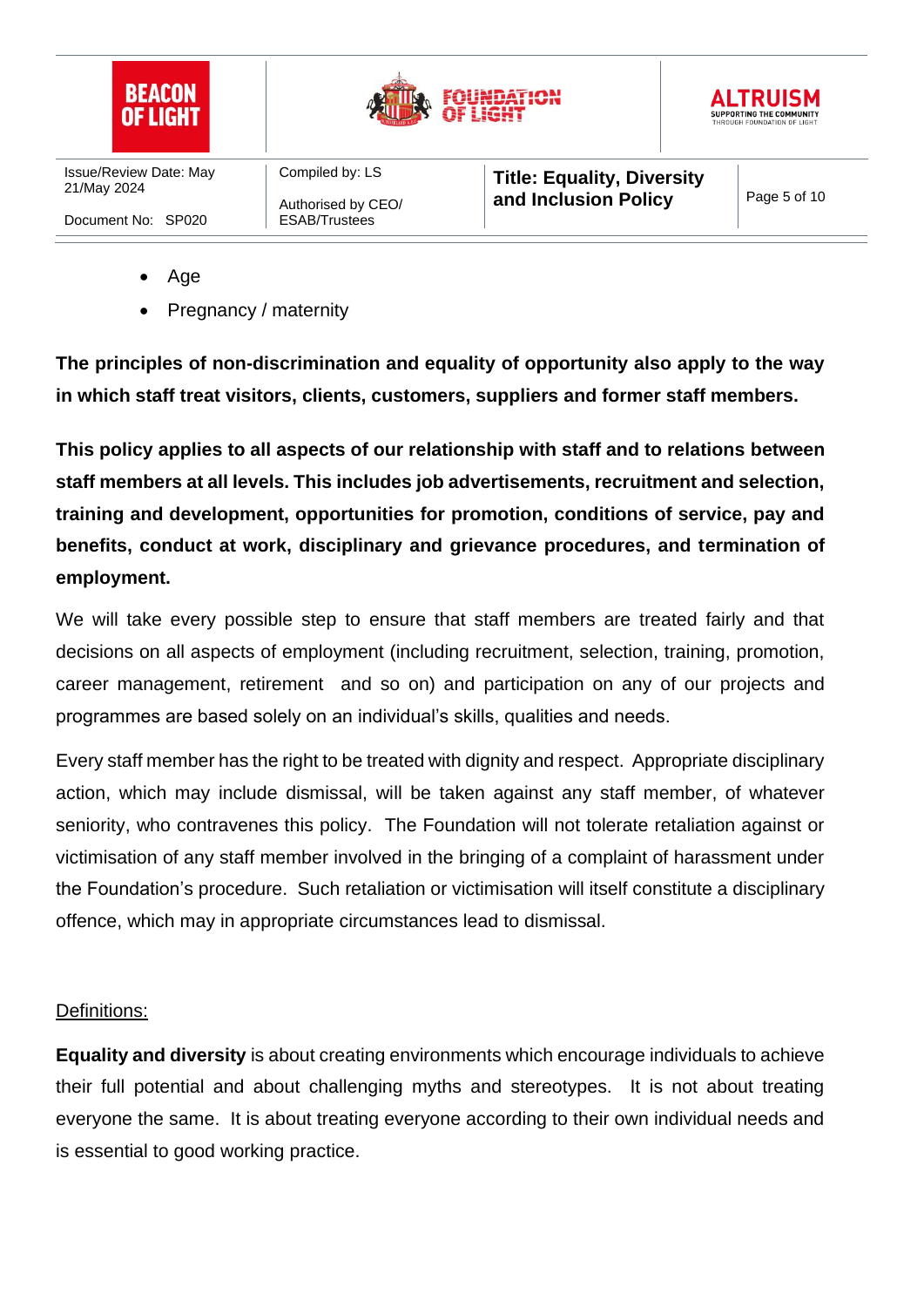

Discrimination by or against an employee is generally prohibited unless there is a specific legal exemption. Discrimination may be direct or indirect and it may occur intentionally or unintentionally.

**Direct discrimination** occurs where someone is treated less favourably because of one or more of the protected characteristics set out above. For example, rejecting an applicant on the grounds of their race because they would not "fit in" would be direct discrimination.

**Indirect discrimination** occurs where someone is disadvantaged by an unjustified provision, criterion or practice that also puts other people with the same protected characteristic at a particular disadvantage. For example, a requirement to work full time puts women at a particular disadvantage because they generally have greater childcare commitments than men. Such a requirement will need to be objectively justified.

**Victimisation** is also prohibited. This is less favourable treatment of someone who has complained or given information about discrimination or harassment, or supported someone else's complaint.

Harassment and bullying **relates to any of the protected characteristics is prohibited. Harassment is unwanted conduct that has the purpose or effect of violating someone's dignity, or creating an intimidating, hostile, degrading, humiliating or offensive environment for them.** 

Examples of harassment and bullying include, but are not limited to:

- Verbal abuse
- Offensive jokes, pranks or songs
- Lewd or suggestive comments
- Requests for sexual favours
- Verbally or physically threatening behaviour
- Abusing power or using unfair penal sanctions
- Rifling through, hiding or damaging personal property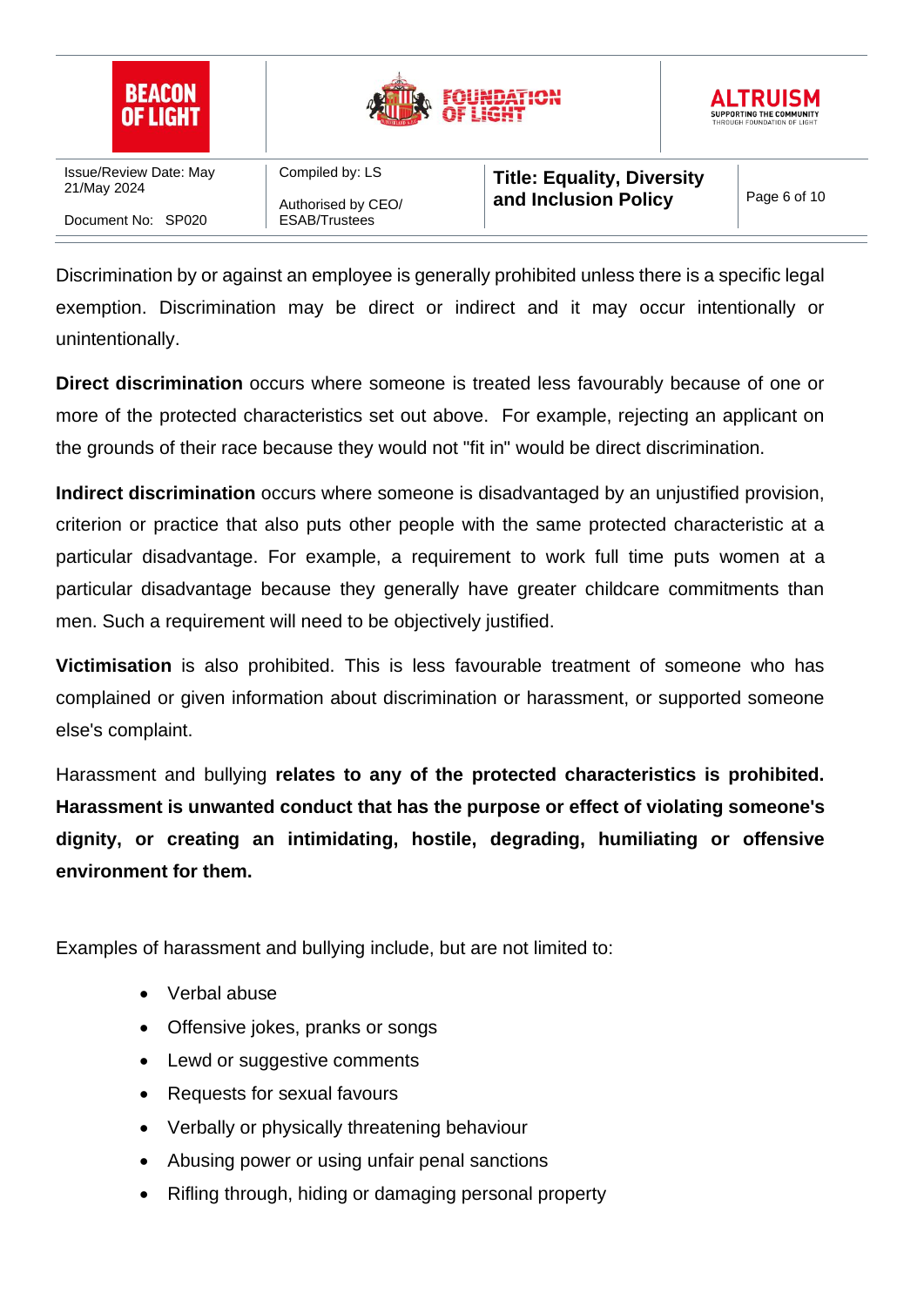





- Ostracising or excluding colleagues from work events or social activities
- Displaying inflammatory or abusive literature or graffiti
- Using e-mail or the internet for the purpose of bullying or making abusive or offensive remarks

#### **Important Information**

Bullying and harassment does not include appropriately conducted criticism of a member of staff's behaviour or job performance by relevant people.

A staff member may be bullied or harassed by a colleague or subordinate as well as by a manager or supervisor.

Some forms of harassment plainly constitute gross misconduct for the purposes of the Foundation's disciplinary procedure and will normally merit summary dismissal.

It is also important to recognise that what one staff member may find acceptable, another may find totally unacceptable and that the essence of harassment and bullying is that the words or behaviour are unwelcome to the particular person who is the target of the words or behaviour. All staff members must treat their colleagues with respect and appropriate sensitivity.

Staff should be aware that as well as committing a disciplinary offence, an individual found by an employment tribunal to have harassed a fellow employee in the course of their employment may be personally liable to compensate the victim. In addition, harassment for whatever reason may constitute a crime punishable by imprisonment or a fine.

#### **Commitment**

The Foundation of Light Board of Trustees promotes equal opportunities, diversity and inclusion across all Foundation programmes, employees, volunteers and stakeholders.

The Foundation is committed to:

- Accessibility to our activities for all young people
- Challenging discrimination and stereotyping, prejudice and assumptions
- Promoting and respecting diversity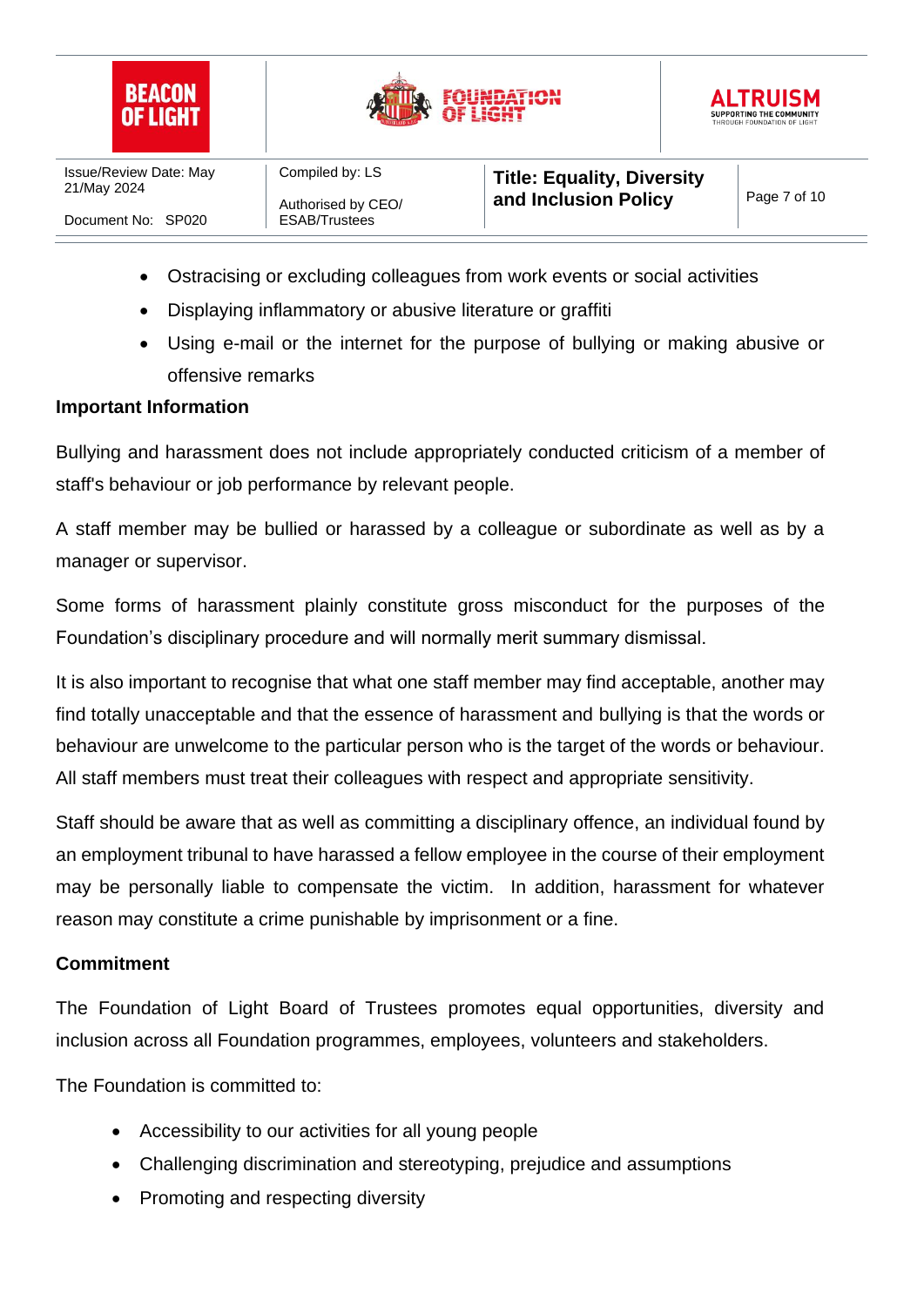





- Offering a safe environment
- Promoting opportunities for girls in areas where they are disadvantaged or disproportionately under-represented
- Promoting opportunities for young people with a disability in areas where they are disadvantaged or disproportionately under-represented
- Offering training for staff and volunteers
- Providing positive role models
- Displaying positive publicity
- Reviewing policy and working towards securing more equality of opportunity

#### **Objectives**

The Foundation recognises its obligations and responsibilities under current legislation. The Foundation's objectives are to ensure that:

- Staff are aware of their personal obligations to avoid discrimination in accordance with this Equality and Diversity Policy.
- No participant, applicant or staff member is treated less favourably than another in accordance with this policy.
- No participant, applicant or staff member is placed at a disadvantage by requirements, conditions or procedures which have a disproportionately adverse effect on them and cannot be shown to be necessary for the satisfactory completion of the job or activity.
- Entry into the Foundation and opportunities for promotion and training are available to all applicants.
- No individual is discriminated against in accordance with this policy in respect of selection for redundancy, short time working or dismissal.
- Where appropriate and permissible within the law, members of under-represented groups are given training and are encouraged to achieve equality of opportunity.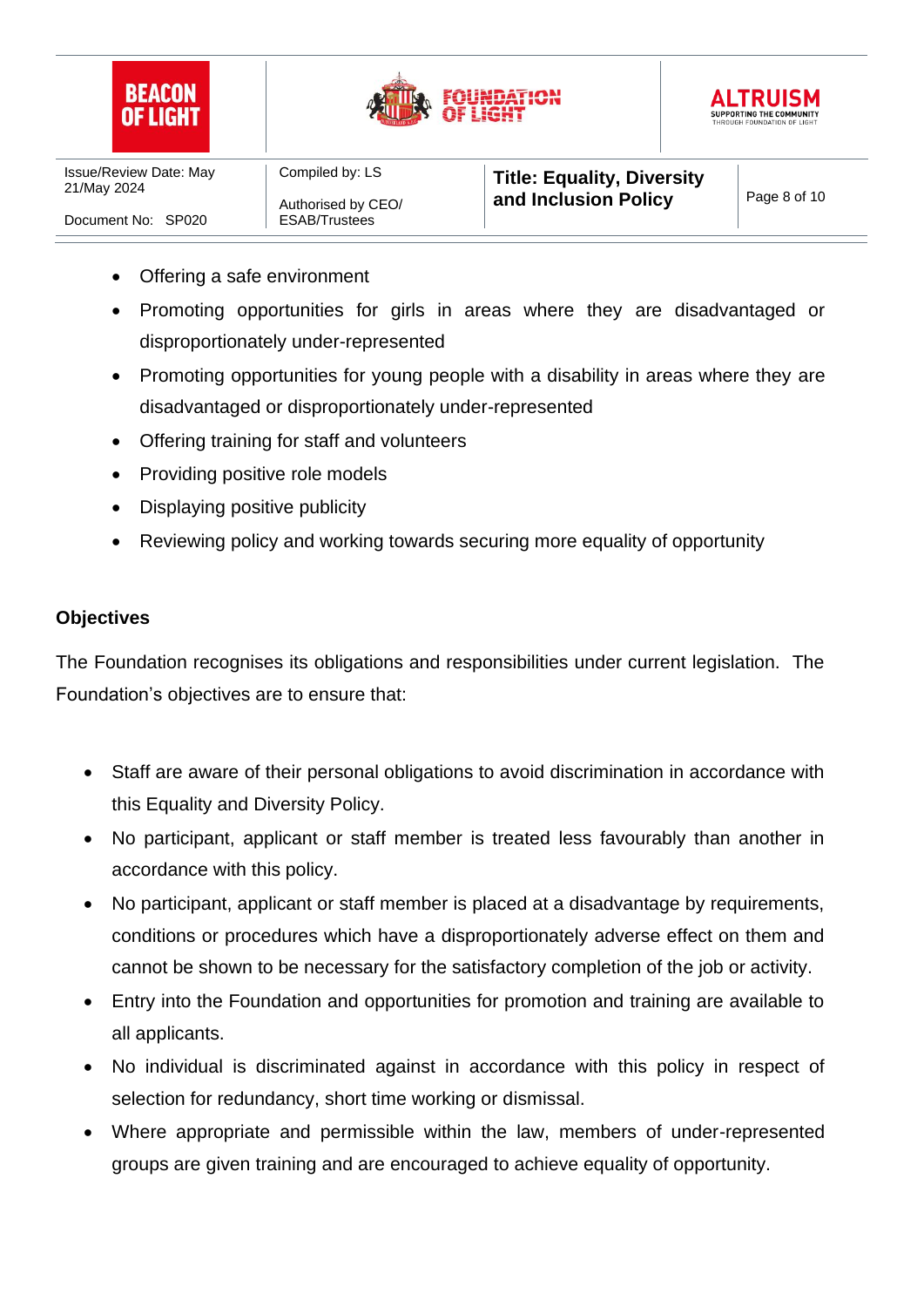





- Access and opportunities to participate in any of the Foundation's community activities are available to all.
- Retain Equality and Diversity Gold Standard, year on year.

# **Breaches of this policy**

If you believe that you may have been discriminated against you are encouraged to raise the matter through our Grievance Procedure.

Allegations regarding potential breaches of this policy will be treated in confidence and investigated in accordance with the relevant procedure. Staff who make such allegations in good faith will not be victimised or treated less favourably as a result. False allegations which are found to have been made in bad faith will, however, be dealt with under our Disciplinary Procedure.

Any member of staff who is found to have committed an act of discrimination or harassment will be subject to disciplinary action. Behaviour and language contrary to the spirit of this policy will not be tolerated. Such behaviour may constitute gross misconduct and, as such, may result in summary dismissal. We take a strict approach to serious breaches of this policy.

In order to ensure the effective implementation of this policy and objectives the following procedures will be adopted:

## **5.0 RESPONSIBILITIES**

Overall responsibility for ensuring Equality, Diversity and Inclusion standards are maintained and the strategy and action plan are up to date, ratified and utilised lies with the Chief Executive.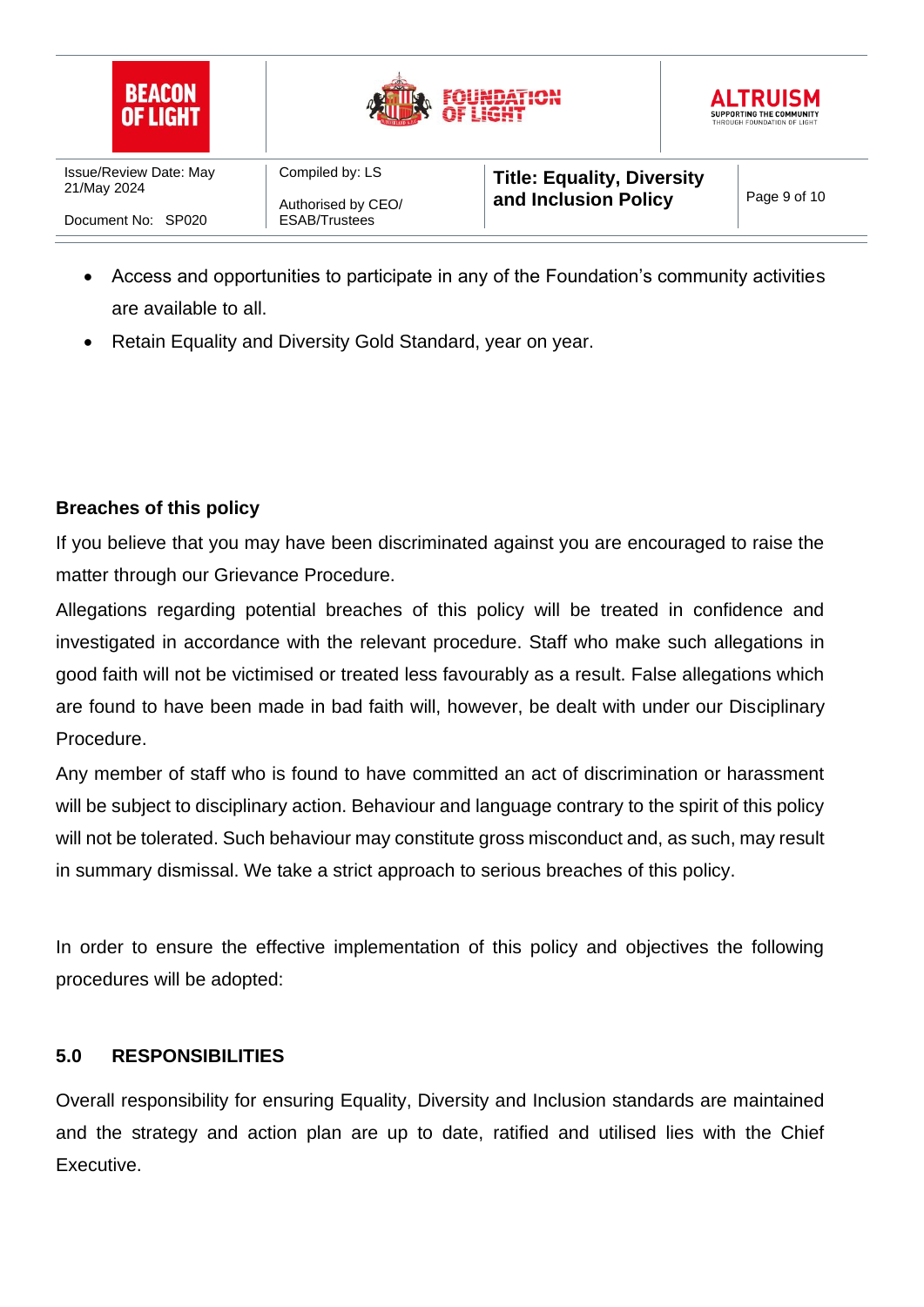

Line managers are responsible for ensuring knowledge and training is passed to employees within their team.

Delivery Coordinators are responsible for ensuring equality, diversity and inclusion is included in lesson plans, to include British Values and Prevent, and that the relevant information and behaviour standards are relayed to participants.

The Foundation will ensure that staff are made aware of the provisions of this policy and of their personal responsibilities by bringing these responsibilities to their attention on induction and in regularly training sessions etc. Any incidents of discrimination and/or harassment will be fully investigated.

All staff have a responsibility to co-operate with and adopt the requirements of this policy, so as to develop and maintain a working environment in which harassment and bullying are understood by all to be unacceptable.

It is fully expected that all staff will act responsibly regarding this issue. False accusations of harassment or bullying can have a serious effect on innocent individuals. Therefore, should investigation show that a false accusation has been made in bad faith, appropriate disciplinary action, which could include dismissal will follow. However, a staff member who brings a complaint in good faith will not be subject to any detriment by the Foundation.

**This policy does not form part of any employee's contract of employment and may be amended at any time.**

# **6.0 RELATED DOCUMENTS**

Equality, Diversity and Inclusion Procedure Religious Diversity in the Work Place Policy Training Policy and Procedure